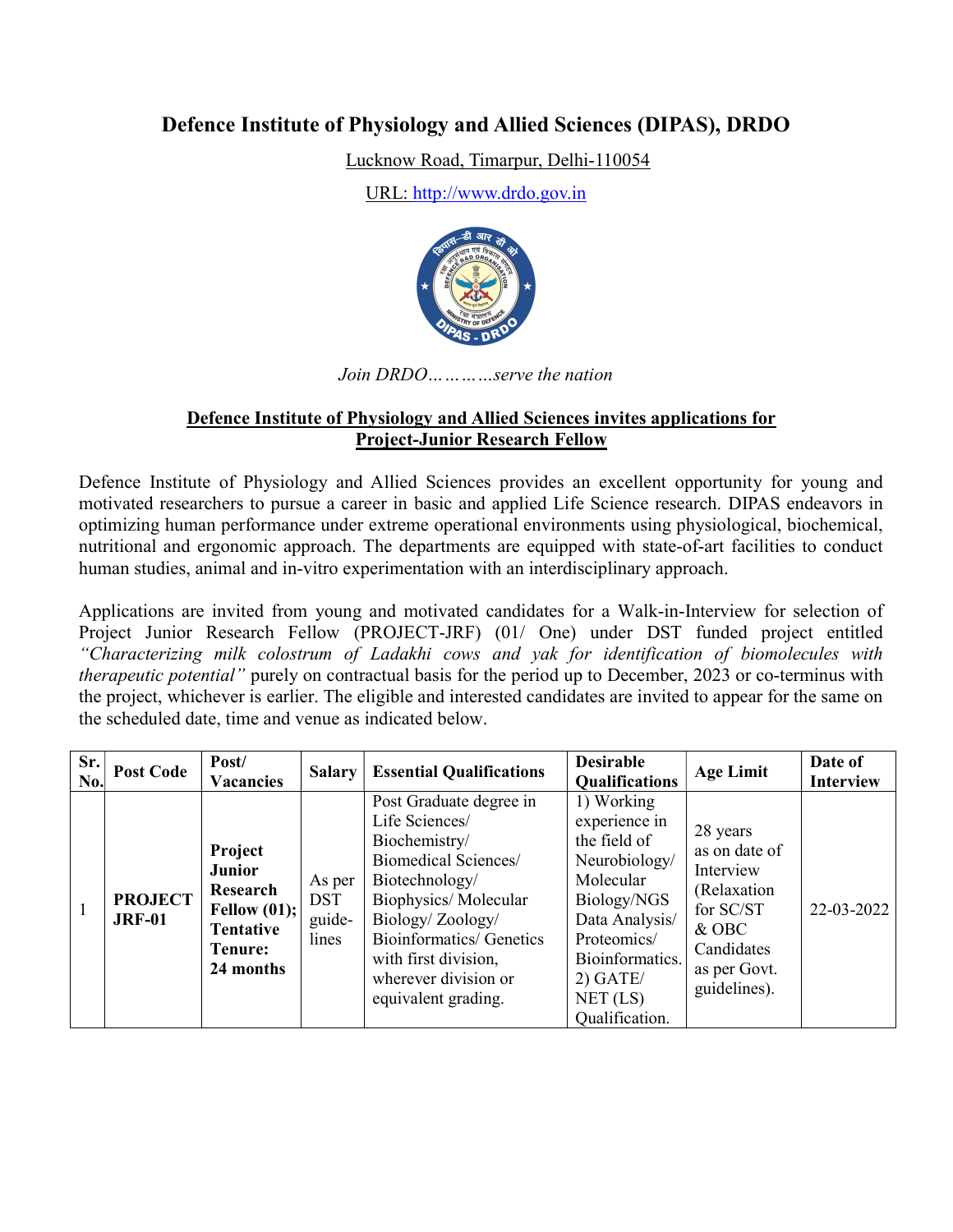## Application procedure:

Eligible candidates may send their duly completed application as per format given in advertisement by e-mail to hrddipas@gmail.com and appear for walk-in-interview at 1000 hrs on  $22<sup>nd</sup>$  March, 2022 for Project Junior Research Fellow at DIPAS, Lucknow Road, Timarpur, Delhi-110054.

- Please note that the candidates registered between 0900 to 1200 hrs on the mentioned date will only be considered for interview.
- Venue for Interview: DIPAS, DRDO, Ministry of Defence, Lucknow Road, Timarpur, Delhi-110054.

The post advertised is for project work of the Institute, those who are medically fit and willing to work in adverse environmental conditions like High altitude, desert etc. only may apply. Incomplete application is liable to be rejected.

### General Conditions:

- 1. Only those candidates who have been awarded degree/provisional certificate are eligible to apply.
- 2. The offer of fellowship will under no circumstances confer on the candidates any right for absorption in DRDO or PhD Registration.
- 3. No TA/DA will be paid for attending the interview or for joining if selected.
- 4. Admission shall not be claimed by any candidate as a matter of right. The admission shall be entirely at the discretion of the Selection Committee of the Institute which may refuse to admit any candidate without assigning any reason thereof.
- 5. Candidates will be required to produce certificates/testimonials in original at the time of interview.
- 6. Performa of application can be downloaded from URL: http://www.drdo.gov.in
- 7. The Institute has all the rights to cancel the admission process/selection at any time without assigning any reason thereof.

Contact person: Dr. Shweta Rawat, HRD Coordinator, DIPAS, Lucknow Road, Timarpur, Delhi-110054. Email: hrddipas@gmail.com; Phone no. 011- 23883111.